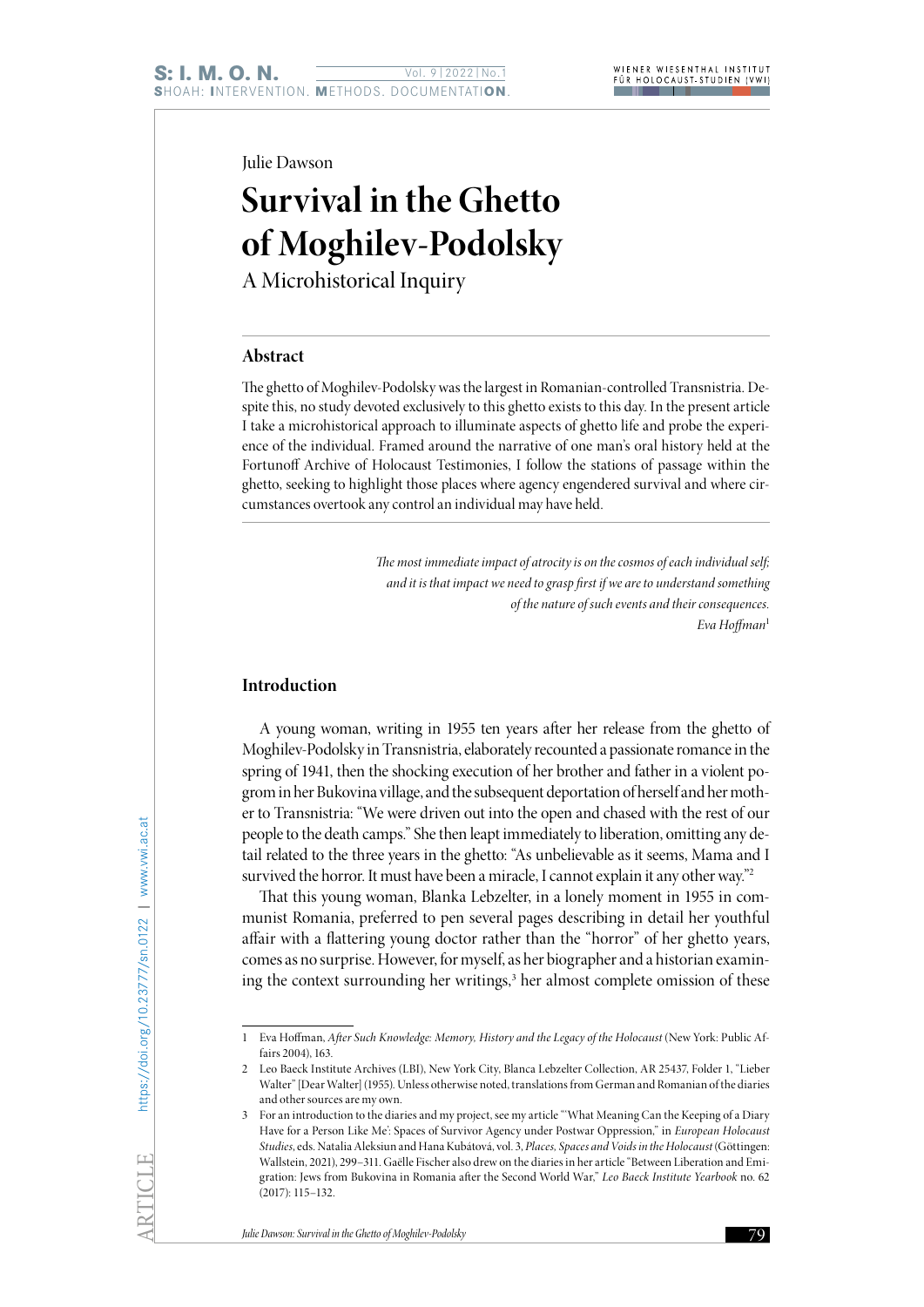three crucial and formational years from all her texts poses a discrete challenge.<sup>4</sup> Lebzelter's recently found post-war diaries record a range of vivid and intimate details about survivor life in Romania from 1948 to 1961, but it is clear that the war and associated trauma lived through at that time formed her existential foundation, described by scholar Eva Hoffman, who likewise experienced post-war eastern Europe, as "the heavy ground of being, the natural condition to which the world tended, and could at any moment revert".<sup>5</sup> The traumatic losses of the war weave their way into Lebzelter's daily interactions and reflections, and yet, in her writings, she consistently and carefully sidesteps describing the Transnistrian period. My larger analysis, however, which examines the diaries from the perspectives of gender, communist history, trauma theory, and survivor experience, requires that I gather tactile details of what Lebzelter confronted for almost three years.

The task that I then set myself, while I was a fellow at the Vienna Wiesenthal Institute, was to attempt to conceptualise and make tangible the "horror", as she termed it, which Lebzelter survived. Though Transnistria has, in the meantime, been addressed by scholars from multiple perspectives, a microhistorical approach has still seldom been taken.<sup>6</sup> I was keen to examine the experience on an intimate and individual level; moreover, I wanted to probe the specificity of the Moghilev-Podolsky ghetto, which thus far has not been the exclusive focus of any one article or scholarly work. During my fellowship, I worked primarily with oral history testimonies from the Fortunoff Video Archive for Holocaust Testimonies of Yale University. I chose to organise my study and this article around one man's testimony; however, I also quote from and draw on other testimonies, in addition to incorporating other primary sources, such as memoirs or diaries, and secondary sources.<sup>7</sup>

This article is structured as such: I first survey existing scholarship on Transnistria and its ghettos and outline my impetus to work microhistorically. I then explain my decision to select the testimony of Norbert Nadler for the article's narrative centre, and I turn to the individual experience of this man, following him chronologically from the time of his deportation to Transnistria in 1941 to his release by the Red Army in the spring of 1944. Lebzelter herself exits the stage at this point. Her story and fate formed the catalyst for my inquiry and are fundamental to my work as a scholar, but I will not directly address her own experience, about which in the end I can make informed conjectures, but few categorical declarations.<sup>8</sup>

<sup>4</sup> Blanka Lebzelter kept four diaries from 1948 to 1961, totalling over eight hundred entries. In addition, in the mid-1950s she wrote three long letters filled with biographical details to her deceased brother, fiancé (also killed in 1941), and mother. Though in these letters she recounts in graphic detail the pogrom during which her brother and father were murdered, she writes almost nothing about her years in Transnistria. In the letter to her brother, she summarises the three years in two sentences: "During the war Mama and I spent three years in the Nazi extermination camps. We were forced to suffer the most horrible torments there, hunger, cold, vermin, a small, hard board to sleep on and at the mercy of henchmen who could string us up at any moment or hunt us to a cruel death." LBI, Blanca Lebzelter Collection, AR 25437, Box 1, Folder 1, "Mein Bruder" [My Brother] (1955).

<sup>5</sup> Hoffman, *After Such Knowledge*, 4–5.

<sup>6</sup> I review existing scholarship on Transnistria and its ghettos in detail in the section below.

<sup>7</sup> Portions of this article are used in my related "Critical Editions" essay for the Fortunoff Archive, "Introduction to the Testimony of Norbert Nadler." See also Fortunoff Video Archive for Holocaust Testimonies, Yale University Library, Norbert N., Holocaust Video Testimony (HVT) 536.

<sup>8</sup> Unfortunately, planned visits to archives in Romania or Ukraine which could have shed some scant light on Lebzelter's individual experience were not possible due to the COVID-19 pandemic. I have yet to find her name in any archival material available online.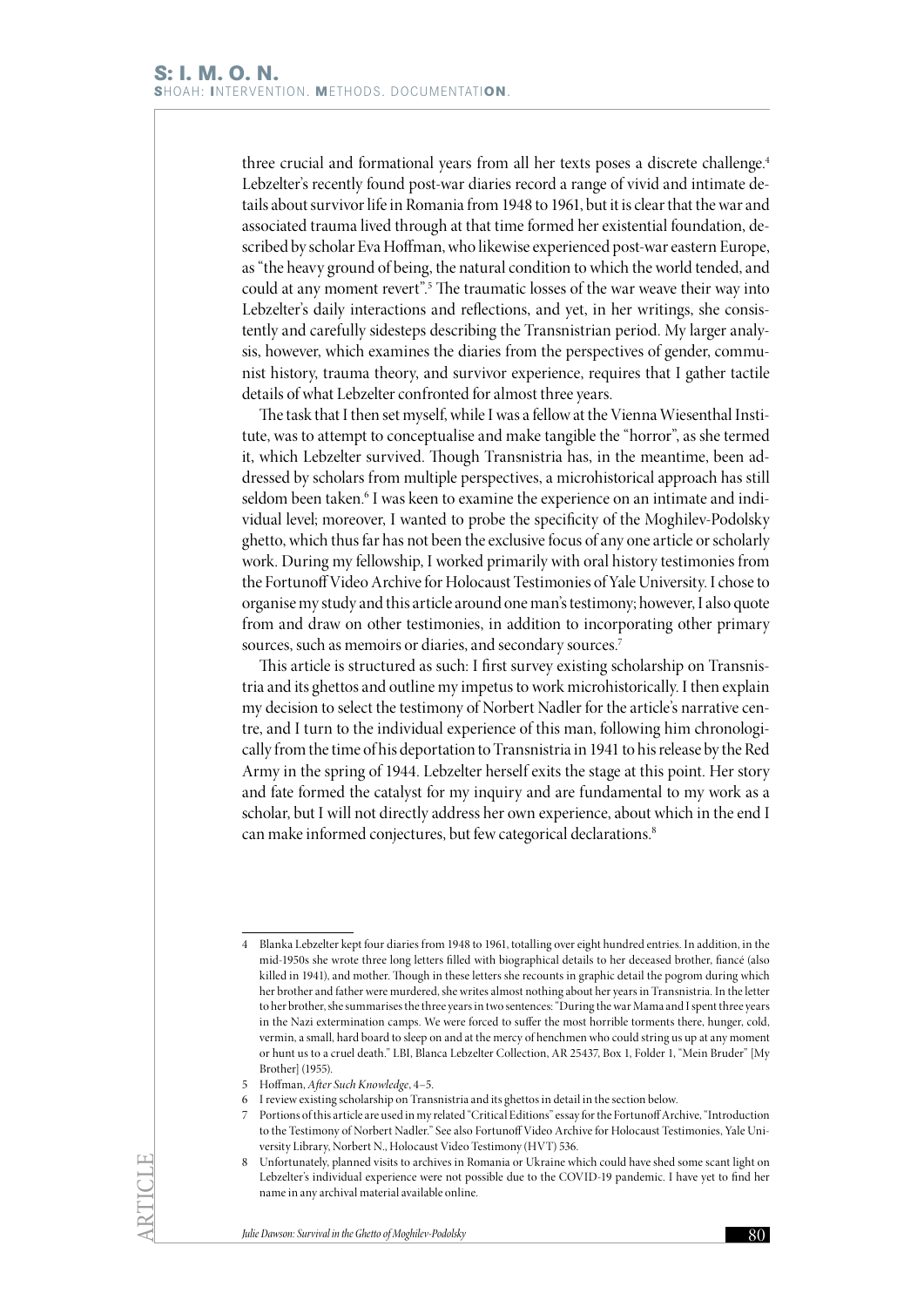#### **Scholarship on Transnistria: An Overview**

Almost twenty years ago, in her review of several new publications on the Romanian Holocaust, historian Irina Livezeanu lamented the fact that the "Romanian Holocaust has mostly been the object of neglect and distortion", reflecting on why "the topic has not fully emerged into the 'limelight' of scholarly attention".<sup>9</sup> Though ultimately critical of the works reviewed, she nevertheless applauded the publications as an important step, noting, however, in her conclusion that the incorporation of memoirs or similar ego-documents and testimonies would "give orders and statistics a human perspective and help with the challenge of interpretation".10 Several years later, in 2012, historian Roland Clark performed a new survey of the field, taking stock of the progress made since Livezeanu's implicit challenge to future scholars.11 Though new publications had brought the field forward and provided new insights, from a methodological perspective the area remained remarkably monotone, with few larger studies incorporating interdisciplinary methodologies, moving beyond examining larger narratives, or utilising, as Clark asserts, "the nuanced perspectives that cultural and gender histories" could offer.<sup>12</sup>

So, where are we now? As noted, foundational research on the atrocities committed by the Romanians during the Second World War has been performed.13 From a macro perspective trained on the perpetrators, the guilt of Antonescu and his government has been discussed from multiple sides,<sup>14</sup> the German element has been examined,15 and the ethnic element has been reviewed.16 Dalia Ofer surveyed ghetto life in Transnistria relatively early on<sup>17</sup> (in the post-communist period) and com-

- 12 Clark, "New Models," 315. In addition to providing an overview of the Romanian scholarly response to the Romanian Holocaust over time, Clark specifically reviews four new works: Denis Deletant, *Hitler's Forgotten Ally: Ion Antonescu and His Regime, Romania 1940–44* (Houndmills: Palgrave Macmillan, 2006); Jean Ancel, *The Economic Destruction of Romanian Jewry* (Jerusalem: Yad Vashem, 2007); Armin Heinen, *Rumänien, der Holocaust und die Logik der Gewalt* [Romania, the Holocaust, and the Logic of Violence] (Munich: R. Oldenbourg Verlag, 2007); and Vladimir Solonari, *Purifying the Nation: Population Exchange and Ethnic Cleansing in Nazi-Allied Romania* (Baltimore: John Hopkins University Press, 2009).
- 13 Some key titles in this regard are Radu Ioanid, *The Holocaust in Romania: The Destruction of Jews and Gypsies under the Antonescu Regime, 1940–1944* (Chicago: Ivan R Dee 2000); *Final Report of the International Commission on the Holocaust in Romania*, eds. Tuvia Friling, Radu Ioanid, and Mihail E. Ionescu (Iasi: Polirom 2005); Mariana Hausleitner, *Rumänien und der Holocaust: zu den Massenverbrechen in Transnistrien 1941– 1944* [Romania and the Holocaust: On the Criminal Acts against Humanity in Transnistria 1941–1944] (Berlin: Metropol-Verlag, 2001); Matatias Carp, ed., *Cartea neagră: Fapte și documente: suferințele evreilor din România în timpul dictatueri fasciste, 1940–1944* [Black Book: Facts and Documents on the Suffering of the Jews from Romania during the Fascist Dictatorship], 3 vols. (Bucharest: Socec, 1946–1948); and Jean Ancel, ed., *Transnistria*, 3 vols. (Bucharest: Atlas, 1998). For a more recent publication, see *Romania and the Holocaust: Events–Contexts–Aftermath*, ed. Simon Geissbühler (New York: Columbia University Press, 2017). On the pogroms in villages in Bukovina prior to the deportations, see Simon Geissbühler, *Blutiger Juli: Rumäniens Vernichtungskrieg und der vergessene Massenmord an den Juden 1941* [Bloody July: Romania's War of Annihilation and the Forgotten Mass Murder of Jews] (Paderborn: Ferdinand Schöningh, 2013).

- 15 Hildrun Glass, *Deutschland und die Verfolgerung der Juden in rumänischen Machtbereich, 1940–1944* [Germany and the Persecution of the Jews in Romanian Sphere of Power, 1940–1944] (Munich: Oldenbourg Verlag, 2014).
- 16 Solonari, *A Satellite Empire*.

<sup>9</sup> Irina Livezeanu, "The Romanian Holocaust: Family Quarrels," *East European Politics and Societies* 16, no. 3 (2002): 934–947.

<sup>10</sup> Livezeanu, "Family Quarrels," 947. Shortly thereafter, Peter Weber also noted and regretted the lack of testimonies in the early works on Transnistria, arguing for their incorporation in future studies and introducing and elaborating on four testimonial sources. Peter Weber, "Eyewitness Testimonies as Source of a Historical Analysis of the Deportations to Transnistria (1941–1943)," *Études balkaniques* 4 (2004): 28–34.

<sup>11</sup> Roland Clark, "New Models, New Questions: Historiographical Approaches to the Romanian Holocaust," *European Review of History*, 19, no. 2 (2012): 303–320.

<sup>14</sup> Deletant, *Hitler's Forgotten Ally*, and Heinen, *Rumänien, der Holocaust*.

<sup>17</sup> Dalia Ofer, "Life in the Ghettos of Transnistria," *Yad Vashem Studies* 25 (1996): 229–274.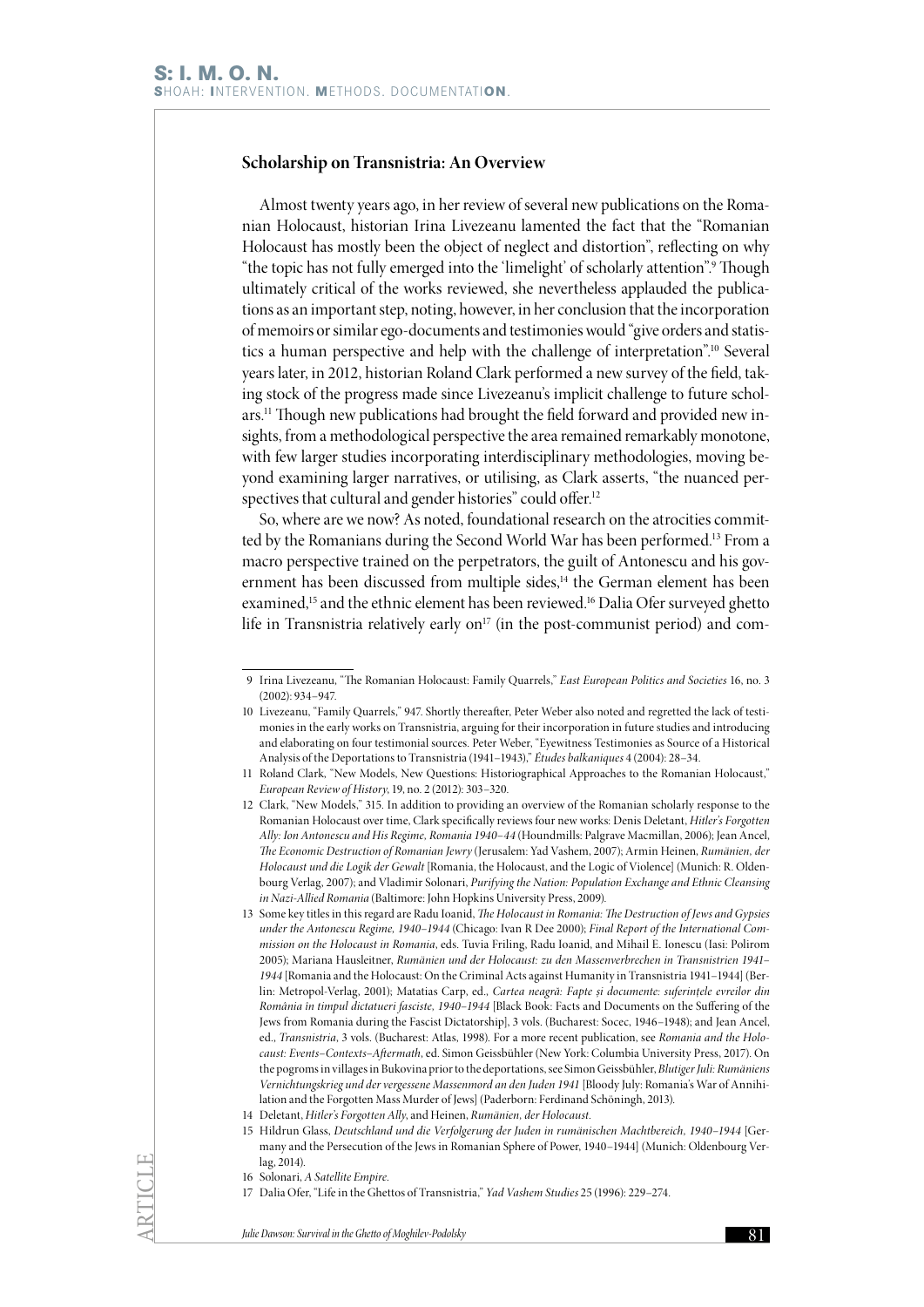pared the conditions to ghettos under German control.<sup>18</sup> Scholars have focused their lenses on individual ghettos, including Golta,<sup>19</sup> Zhmerinka,<sup>20</sup> Shargorod,<sup>21</sup> Djurin,<sup>22</sup> and Murafa,<sup>23</sup> and looked closely at ghetto social structures.<sup>24</sup>

Men inhabiting the fraught role of leader in the ghetto context have been scrutinised, both in the studies cited above as well as in articles specifically addressing the dilemmas confronting individual men and councils.25 Reflective, interdisciplinary studies have appeared, some incorporating family histories,<sup>26</sup> others analysing these

- 19 Dennis Deletant, "Ghetto Experience in Golta, Transnistria, 1942-1944," *Holocaust and Genocide Studies* 18, no. 1 (Spring 2004): 1–26. Deletant writes that "the study of ghetto life and conditions under Romanian rule in Transnistria […] has cast a spotlight on major ghettos such as Moghilev, Bershad, and Shargorod", citing, however, as examples three works written by those imprisoned in the respective ghetto, two of whom held leadership positions at the time. I argue that these works, though immeasurably valuable, cannot be described as academic "studies" as such, but are rather primary sources at our disposal. In fact, there are no academic studies of length on the Moghilev ghetto. On the Bershad ghetto, see Marianne Hirsch and Leo Spitzer, *Ghosts of Home: The Afterlife of Czernowitz in Jewish Memory* (Berkeley: University of California Press, 2010), 274– 286. They also write about the Vapniarka ghetto: see the chapter "There Was Never a Camp Here!" in Hirsch and Spitzer, *Ghosts of Home,* 197–231.
- 20 Vadim Altskan, "On the Other Side of the River: Dr. Adolph Herschmann and the Zhmerinka Ghetto, 1941– 1944," *Holocaust and Genocide Studies* 26, no. 1 (Spring 2012): 2–28.
- 21 Iemima D. Ploscariu, "Institutions for Survival: The Shargorod Ghetto during the Holocaust in Romanian Transnistria," *Nationalities Papers* 47, no. 1 (2019): 121–135.
- 22 Sarah Rosen, "The Djurin Ghetto in Transnistria through the Lens of Kunstadt's Diary," in *Romania and the Holocaust: Events–Context–Aftermath*, ed. Simon Geissbühler (Stuttgart: ibidem Verlag, 2016), 131–150.
- 23 Sarah Rosen, "Surviving Murafa Ghetto: A Case Study of One Ghetto in Transnistria*," Holocaust Studies: A Journal of Culture and History* 16, nos. 1–2 (2010): 157–176.
- 24 Ana Barbulescu, "The Underlife of Transnistria's Ghettos: Recategorizing and Reframing Social Interaction," *The Journal of Holocaust Research* 35, no. 3 (2021): 196–213, and Ana Barbulescu, "Official Order and Ritual Disobedience in Transnistria's Ghettos," *Sfera Politicii* 6, no. 182 (2014): 114–126.
- 25 In the Zhmerinka ghetto, Dr. Adolph Herschmann, held the position of leader; he was later tried, convicted, and executed by the Soviet courts for collaborating with the enemy. See Altskan, *Zhmerinka Ghetto*. In Shargorod, this was Meir Teich; for his own account, see Meir Teich, "The Jewish Self-Administration in Ghetto Shargorod (Transnistria)," *Yad Vashem Studies, Jerusalem* (1958), 219–254. For a scholarly review, see Ploscariu, *Institutions for Survival*. The man who assumed the leadership in Moghilev for a part of the time was Siegfried Jagendorf; like Teich, he later wrote an account of the period from his perspective: Siegfried Jagendorf, *Jagendorf 's Foundry: A Memoir of the Romanian Holocaust 1941–1944,* ed. Aron Hirt-Manheimer (New York: Harper Collins, 1991). In his article, Altskan posited that, while initial studies on Transnistria addressed the broader picture, less attention was paid to individual ghettos or the roles of Jewish councils. My position takes this a step further, asserting that, at the current moment, very little attention has been paid to individual victims, in particular the most impoverished, those who perished, and women. While I understand that the historiographical process must first reckon with the large picture and – generally – the men who moved the gears, with interest thereafter trickling down to men who held leadership positions in smaller units, I believe we have long arrived at the moment in which scholars can and should be examining the lives of those on the lower rungs of the ghetto. This focus, however, requires diverse and complex methodological approaches, in light of the frequent absence of significant archival material about the lowest classes. That fact should not be a barrier but a challenge. See, for example, Nupur Chaudhuri, Sherry J. Katz, and Mary Elizabeth Perry, *Contesting Archives: Finding Women in the Sources* (Urbana: University of Illinois Press, 2010). For more on ghetto leadership, see Gali Mir-Tibon, "'Am I My Brother's Keeper?': Jewish Committees in the Ghetto of the Mogilev District and the Romanian Authorities in Transnistria, 1941–1944," in *The Ghetto in Global History: 1500 to the Present*, eds. Wendy Z. Goldman and Joe William Trotter (London: Routledge, 2017), 127–146. On the postwar Soviet trials of several persons for "collaboration," see Wolfgang Schneider, "From the Ghetto to the Gulag, from the Ghetto to Israel: Soviet Collaboration Trials against the Shargorod Ghetto's Jewish Council," *Journal of Modern Jewish History* 17, no. 1 (2019): 83–97, and Diana Dumitru, "The Gordian Knot of Justice: Prosecuting Jewish Holocaust Survivors in Stalinist Courts for 'Collaboration' with the Enemy," *Kritika: Explorations in Russian and Eurasian History* 22, no. 4 (2021): 729–756. On Jewish leadership during the war, see also Iemima Ploscariu, "Speaking out in Times of Crisis: Differentiability in Romanian Jewish Leadership, 1938–1944," *East European Jewish Affairs* 49, no. 3 (2019): 200–219.
- 26 For works incorporating personal testimonies with historical analysis, see especially Hirsch and Spitzer, *Ghosts of Home*. Two slender volumes collecting interviews interspersed with historical narrative are Gaby Coldewey et al., eds., *"Czernowitz is gewen an alte, jidische Schtot…": Jüdische Überlebende berichten* ["Czernowitz Was an Old, Jewish Town …": Jewish Survivors Narrate] (Berlin: Heinrich-Böll Stiftung, 1999), and

<sup>18</sup> Dalia Ofer, The Ghettos in Transnistria and Ghettos under German Occupation in Eastern Europe: A Comparative Approach," *Im Ghetto 1939–1945: Neue Forschungen zu Alltag und Umfeld*, eds. Christoph Dieckmann and Babette Quinkert (Göttingen: Wallstein Verlag, 2009), 30–53.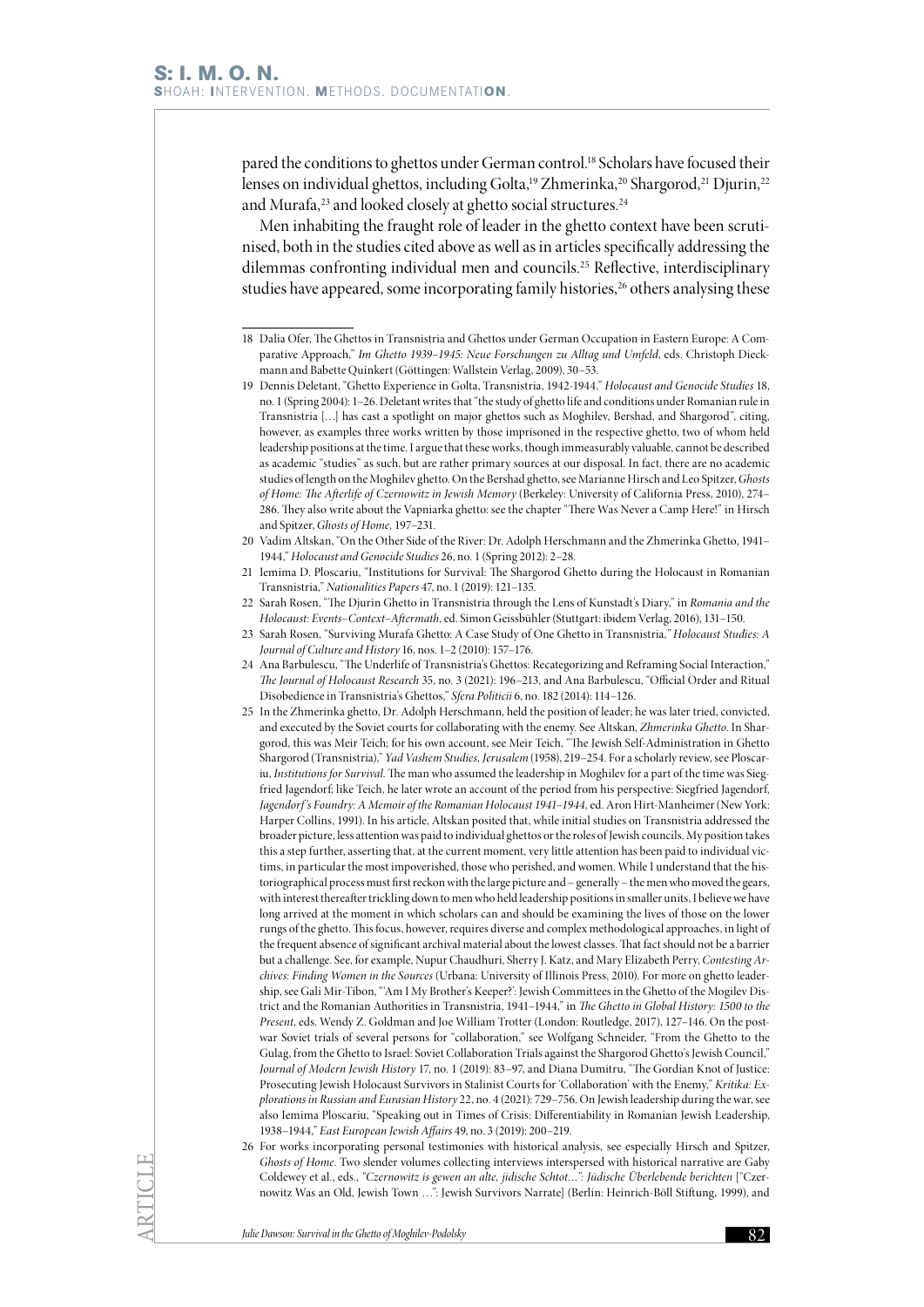very works.<sup>27</sup> Questions around materiality have been broached<sup>28</sup> and issues related to memory are woven throughout many of the works cited that are related to survivor testimonies.<sup>29</sup> Recent monographs by Diana Dumitru and Gaëlle Fischer, which deftly incorporate testimonies, archival material, and narrative force, address respectively the influence of pre-war politics on wartime interethnic relations and the legacy of wartime events on the Bukovinian diaspora.<sup>30</sup>

The above survey makes clear the significant advances in scholarship in the field of Transnistria and the Romanian Holocaust that have been made in the past decade.31 It is thus all the more surprising that a study devoted to the largest of the Transnistrian ghettos does not exist.32

Gaby Coldewey et al., eds., *Zwischen Pruth und Jordan: Lebenserinnerungen Czernowitzer Juden* [Between the Prut and the Jordan: Life Memories of Czernowitz Jews] (Cologne: Böhlau, 2003). There are numerous memoirs, such as: Mirjam Korber, *Deportiert: Jüdische Überlebensschicksale aus Rumänien 1941–1944: Ein Tagebuch* [Deported: Jewish Survivor Fates from Romania 1941–1944: A Diary] (Konstanz: Hartung-Gorre, 1993); Ruth Glasberg Gold, *Ruth's Journey: A Survivor's Memoir* (Gainesville: University Press of Florida, 1997); Klara Schächter, *Woss ich hob durchgelebt/Was ich durchgemacht habe: Brief einer Judin aus der Bukowina verfasst in Transnistrien 1943* [What I Survived: The Letter of a Jewish Woman from Bukovina Composed in Transnistria 1943] (Konstanz: Hartung-Gorre, 1996); Emil Wenkert, *Czernowitzer Schicksale: Vom Ghetto nach Transnistrien deportiert: Jüdische Schicksale 1941–1944* [Czernowitz Fates: Deported from the Ghetto to Transnistria: Jewish Fates 1941–1944], ed. Erhard Roy Wiehn (Konstanz: Hartung Gorre, 2001); Yosef Govrin, *In the Shadow of Destruction: Recollections of Transnistria and Illegal Immigration to Eretz Israel 1941–1947* (Portland: Vallentine Mitchell, 2007); Arnold Daghani, *"Lasst mich leben!": Stationen im Leben des Künstlers Arnold Daghani* ["Let me Live!": Stations in the Life of the Artist Arnold Daghani], eds. Felix Rieper and Mollie Brandl Bowen (Lüneberg: zu Klumpen, 2002).

<sup>27</sup> Articles looking, in turn, at some of the many memoirs, testimonies, and memoir-like pieces, include: Stefan Ionescu, "The Boom of Testimonies after Communism: The Voices of Jewish Holocaust Survivors in Romania (1989–2005)," *Studia Hebraica* 5 (2005): 357–380; Dana Radler, "Bonded to Memory: *Terracotta Ovens of My Childhood* by Elite Olshtain," *British and American Studies* 24 (2018), 179–188; Carol Simon Elias, "The Search for Politanky: A Hidden Holocaust Refuge in Transnistria," *European Judaism* 52, no. 1 (2019): 119–134; Sonja Knopp, "Narrative Fissures, Historical Context: When Traumatic Memory is Compromised," *Contemporary Psychoanalysis* 21, no. 2 (2014): 229–238.

<sup>28</sup> Marianne Hirsch and Leo Spitzer, "Testimonial Objects: Memory, Gender and Transmission," *Thamyris/Intersecting* no. 13 (2006), 137–164, and Marianne Hirsch and Leo Spitzer, "Small Acts of Repair: The Unclaimed Legacy of the Romanian Holocaust," *Journal of Literature and Trauma Studies* 4, nos. 1–2 (Spring/Fall 2015), 13–42.

<sup>29</sup> This is especially true for all of the works by Hirsch and Spitzer. See also Louise O. Vasvari, "En-gendering Memory through Holocaust Alimentary Life Writing," *CLCWeb: Comparative Literature and Culture* 17, no. 3  $(2015)$ 

<sup>30</sup> Diana Dumitru, *The State, Antisemitism, and Collaboration in the Holocaust: The Borderlands of Romania and the Soviet Union* (New York: Cambridge University Press, 2016), and Gaëlle Fisher*, Resettlers and Survivors: Bukovina and the Politics of Belonging in West Germany and Israel, 1945–1989* (New York: Berghahn Books, 2020).

<sup>31</sup> Noticeably lacking from this overview are studies incorporating the "spatial turn," which seems to have made almost no imprint at all, despite the fact that the Transnistrian Holocaust in particular, with its hundreds of ghettos and camps and fluid boundaries between captivity and (relative) freedom (as attested to in the testimonies of survivors), represents a topic ripe for detailed spatial analysis. The ghetto in Moghilev-Podolsky was the largest of the Transnistrian ghettos, with thousands of residents. Yet, a simple map of the streets has not, to my knowledge, been recreated by scholars – the most fundamental information on the physicality of the site is missing. This may be due partially to difficulties in accessing archives, but it is still startling. On the spatial turn in Holocaust studies, see especially Tim Cole and Anne Kelly Knowles, "Thinking Spatially about the Holocaust," *European Holocaust Studies*, eds. Natalia Aleksiun and Hana Kubátová, vol. 3, *Places, Spaces and Voids in the Holocaust* (Göttingen: Wallstein, 2021), 291–296. Their definition of "spatial thinking" is wide and raises numerous intriguing points of inquiry. Amongst other things, the "spatial turn" "1) ask[s] explicitly geographical questions starting with the most obvious question 'where?' to sit alongside the historian's question 'when?'; 2) treat[s] space, places, landscape, and the materiality of physical environments not as background or the stage set of history, but as meaningful subjects of study in their own right […]" (291). See also Anne Kelly Knowles, Tim Cole, and Alberto Giordano, eds., *Geographies of the Holocaust* (Bloomington: Indiana University Press, 2014).

<sup>32</sup> There are, of course, entries on Moghilev in both of the encyclopaedias devoted to camps: Geoffrey P. Megargee et al., "Moghilev-Podolsk," *United States Holocaust Memorial Museum (USHMM) Encyclopaedia of Camps and Ghettos* (Bloomington: Indiana University Press, 2018), 3:715–717; Guy Miron, ed., "Mogilev-Podolskiy," *The Yad Vashem Encyclopedia of the Ghettos during the Holocaust* (Jerusalem: Yad Vashem, 2009), 1:493–496;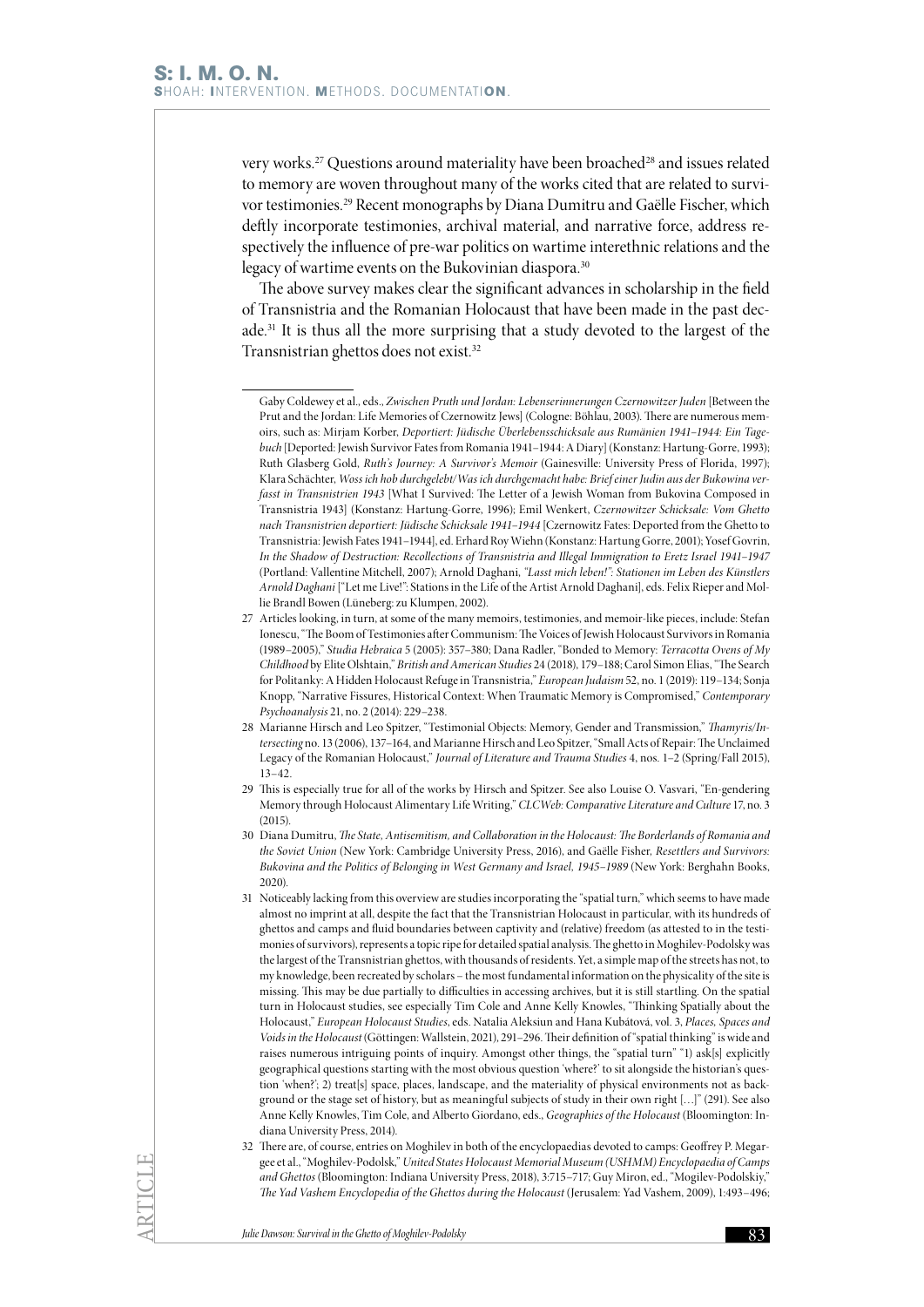## **"Humaniz[ing] Abstract Ideas":33 A Microhistorical Approach**

In this article, I approach the ghetto of Moghilev-Podolsky from a microhistorical perspective. In their introduction to *Microhistories of the Holocaust*, Claire Zalc and Tal Bruttmann describe microhistorical probes as "call[ing] into question the certainties of earlier historiographies, notably the grand explanations based on economic and cultural determinations, by granting renewed importance to individual practices and experiences". They posit that such an approach awards "increased attention to the categories of actors, the strategies of individuals and small groups, as well as to ways of writing history".<sup>34</sup>

Correspondingly, my aim here is not to execute an overarching analysis that, for example, compares Moghilev with smaller ghettos that have been examined in scholarly publications. Neither do I, in the context of a circumscribed article, aim to explore exhaustively the spectrum of ghetto life in Moghilev, which is indeed a matter worthy for a book-length project.<sup>35</sup> Instead, I seek to plumb the experience of one individual as he encountered the primary themes of ghetto life. The central contours of disease, hunger, starvation, exposure, and destitution have been touched upon by every scholar writing on Transnistria and its ghettos. This article aims to step away from the blurred image afforded by the general and to chronicle the fine-grained experience of an individual. Tracing the trajectory of one individual during a period of exceptional duress may more readily grant insight into concepts of survival, trauma, and agency, as "it is on the micro-level that the agency of the ordinary people can be preserved".<sup>36</sup>

#### **Choosing a Narrative: Norbert Nadler**

Due to my underlying quest to apprehend Lebzelter's experience, I sought a testimony from an individual with similar biographical traits: a young adult, no longer a child, nor yet a parent, from an educated, Bukovinian background.<sup>37</sup> I eventually selected an interview with Norbert Nadler, a man of Lebzelter's age who had lived under circumstances close to Lebzelter's. Like her, Nadler survived the ghetto with

and the several pages devoted to the ghetto in Ancel, *Transnistria*, vol. 1. The one book dedicated exclusively to Moghilev is a memoir mentioned above written by Siegfried Jägendorf, arguably the most privileged (Jewish) man in Transnistria. Though he played a crucial role in the rescue of many lives and the book is valuable to scholars on many levels, his experience was, needless to say, hardly representative of ghetto life. Jagendorf, *Jagendorf 's Foundry*.

<sup>33</sup> Claire Zalc and Tal Bruttmann, "Introduction: Toward a Microhistory of the Holocaust," in *Microhistories of the Holocaust*, eds. Claire Zalc and Tal Bruttmann (Oxford: Berghahn Books, 2017), 6.

<sup>34</sup> Zalc and Bruttmann, "Toward a Microhistory," 2.

<sup>35</sup> I acknowledge that, while critically regretting the absence of such a study, I myself am not willing to assume such a task. My current larger research project focuses on survivor experience in early post-war Romania and, as such, the present study on the Moghilev ghetto serves "merely" as a foreword, albeit a crucial one, of sorts.

<sup>36</sup> B.S. Gregory, "Is Small Beautiful? Microhistory and the History of Everyday Life," *History and Theory* 38 (1999), 100–110, paraphrased by Sigurður Gylfi Magnússon and István Szijártó in *What is Microhistory: Theory and Practice* (Oxon: Routledge, 2013), 5. On microhistories, see also Natalie Zemon Davis, *The Return of Martin Guerre* (Cambridge: Harvard University Press, 1983), and Alain Corbin, *The Life of an Unknown: The Rediscovered World of a Clog Maker in 19th Century France*, trans. Arthur Goldhammer (New York: Columbia University Press, 2001). Corbin stresses that "the exclusive study of larger entities may well obscure what life was really like for the residents of these tiny communities" (120).

<sup>37</sup> The following testimonies from the Fortunoff Archive were drawn upon: Leah K., HVT 4166; Edgar H., HVT 3726; Elsie B., HVT 1228; Mikel C., HVT 1204; Norbert N., HVT 0536; Dora and Salo R., HVT 0012; Shmuel S. and Dora R., HVT 0013; Michael S., HVT 1749; Pearl T., HVT 2639; Yuri R., HVT 3294; Zvi O., HVT 3767; Ernest E., HVT 1499; Max K., HVT 1964; Dori L., HVT 0593; Gusta K., HVT 1608; Olga F., HVT 2602.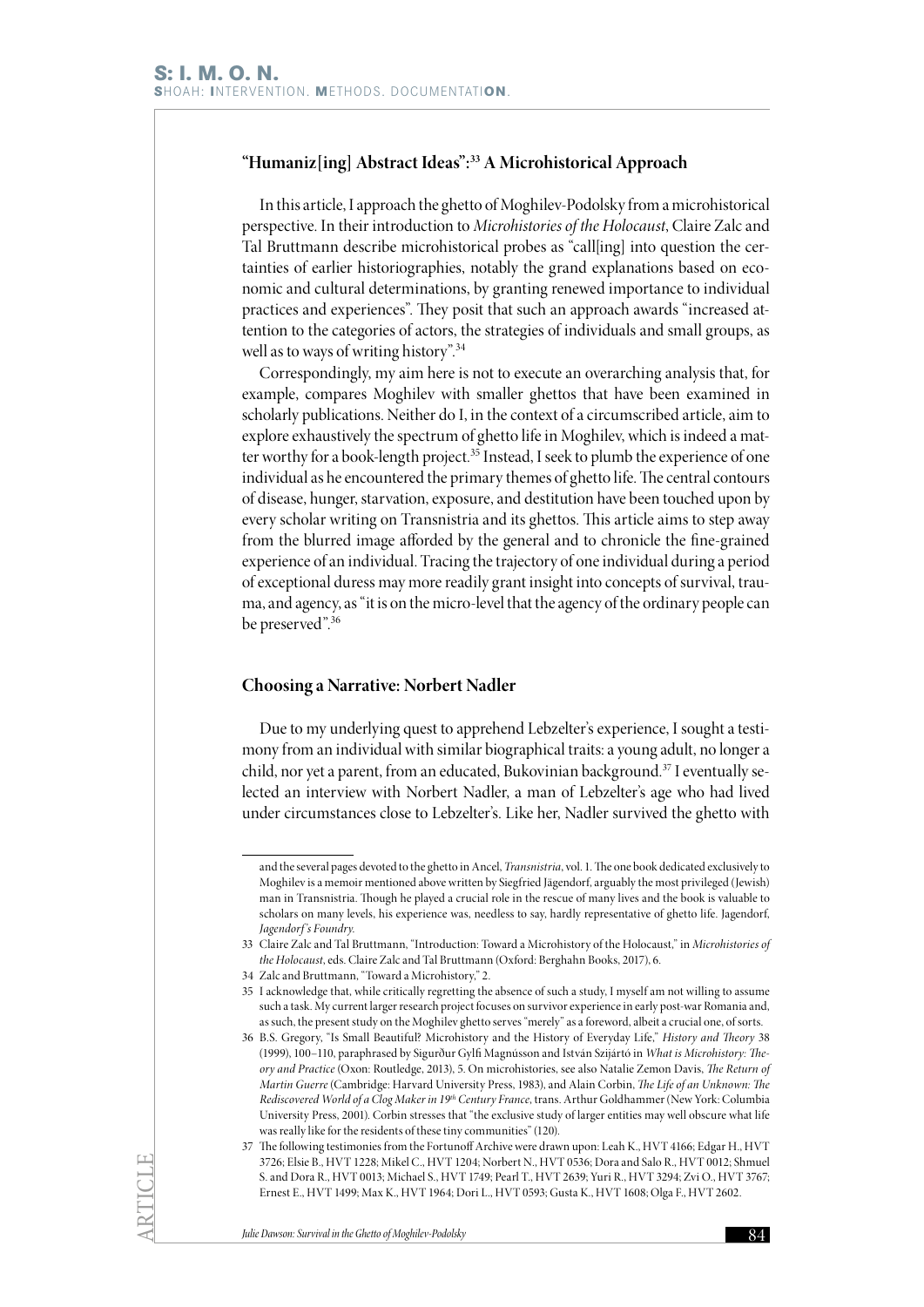family members but without a sweetheart, partner, or children. He was a native German speaker, middle class, from a solidly rooted Czernowitz family – all characteristics of Lebzelter. As she did, Nadler moved to Romania after the war and emigrated in the early 1960s. It is this man's testimony that I use as a framework, and his narrative thread I follow below.<sup>38</sup> I begin each thematic section with an excerpt from Nadler's interview and a second quotation from another testimonial source; the quotations are followed by contextualisation.

#### **Moghilev-Podolsky: Transnistrian Transit Point**

*We come over there.*<sup>39</sup> *In the meantime, it [had] become dark and it's evening. We didn't have where to go. And we saw some ruins. So we went into this ruins. It was an old factory. I do not know what kind of factory. We found one room. And in this room there were already some fifteen people. So we went in, another ten. Norbert Nadler*<sup>40</sup>

> *In Moghilev we met an old acquaintance, who took us in. The other people who had been deported with us and were unable to find a room had to continue on, but we could stay in Moghilev and that is why we survived. Felicia Gininger*<sup>41</sup>

Transnistria, literally "beyond the Nister [River]," was an arbitrarily created territory between the Dniester and southern Bug rivers ceded by the Germans to Romania in the summer of 1941. The region had belonged to the Ukrainian Soviet Socialist Republic but had not existed as a unified territory as such.<sup>42</sup> It became a dumping ground of sorts for Jews deported by the Romanians from Bessarabia, Bukovina, and Dorohoi (administratively joined to Bukovina in the interwar period, but not a part of historic Bukovina).43 Herded into hundreds of makeshift "camps" which could denote anything from abandoned (or occupied) homes to shacks, shelters intended for animals, or empty terrain surrounded by fencing, thousands would perish from starvation, disease, and exposure. What has come to be known as the "Romanian

<sup>38</sup> I initially intended to choose a woman, but the female testimonies held by the Fortunoff Archive differed from Lebzelter significantly in that all of the interviewees were either children in the ghetto (and often orphaned), or else already mothers who therefore suffered the death or near-death of their own children. While acknowledging the significant discrepancy in experience that gender entails, I found that the role of mother within a ghetto brought with it an exceptional array of concerns and priorities rarely applicable to non-mothers. For the full contextualisation of Nadler's testimony see "Introduction to the Testimony of Norbert Nadler," Critical Editions: Holocaust Testimonies in Historical Context of the Fortunoff Video Archive for Holocaust Testimonies:<https://editions.fortunoff.library.yale.edu/> (forthcoming 2022).

<sup>39</sup> Nadler is referring to the fact that the deportees had crossed the Dniester River.

<sup>40</sup> Norbert N., HVT 536.

<sup>41</sup> Felicia Gininger, "'Goethe kann man nicht verbrennen,' sagte Mama" ["You Cannot Burn Goethe," Said Mama], in Coldewey, *"Czernowitz is gewen,"* 26.

<sup>42</sup> I will not rehash the administrative details of the territory here, which has been done by others: see Vladimir Solonari*, A Satellite Empire*; Jeffrey Veidlinger, "Life beyond the River: Transnistria," in *In the Shadow of the Shtetl: Small-Town Jewish Life in Soviet Ukraine* (Bloomington: Indiana University Press, 2013), esp. 186–189; and Dumitru, "Jews and Their Neighbors in Occupied Transnistria," *The State, Antisemitism, and Collaboration in the Holocaust*, esp. 176–181. The Jewish population in the region of Transnistria before the war was approximately 300,000, with 180,000 of those being in the only major city, Odessa. Veidlinger, *In the Shadow of the Shtetl*, 187.

<sup>43</sup> Due to considerations of space, I do not describe events leading up to the arrival in Moghilev of the deportees. For details on this, in the same vein as this article, see my essay on Norbert Nadler's full testimony, "Introduction to the Testimony of Norbert Nadler."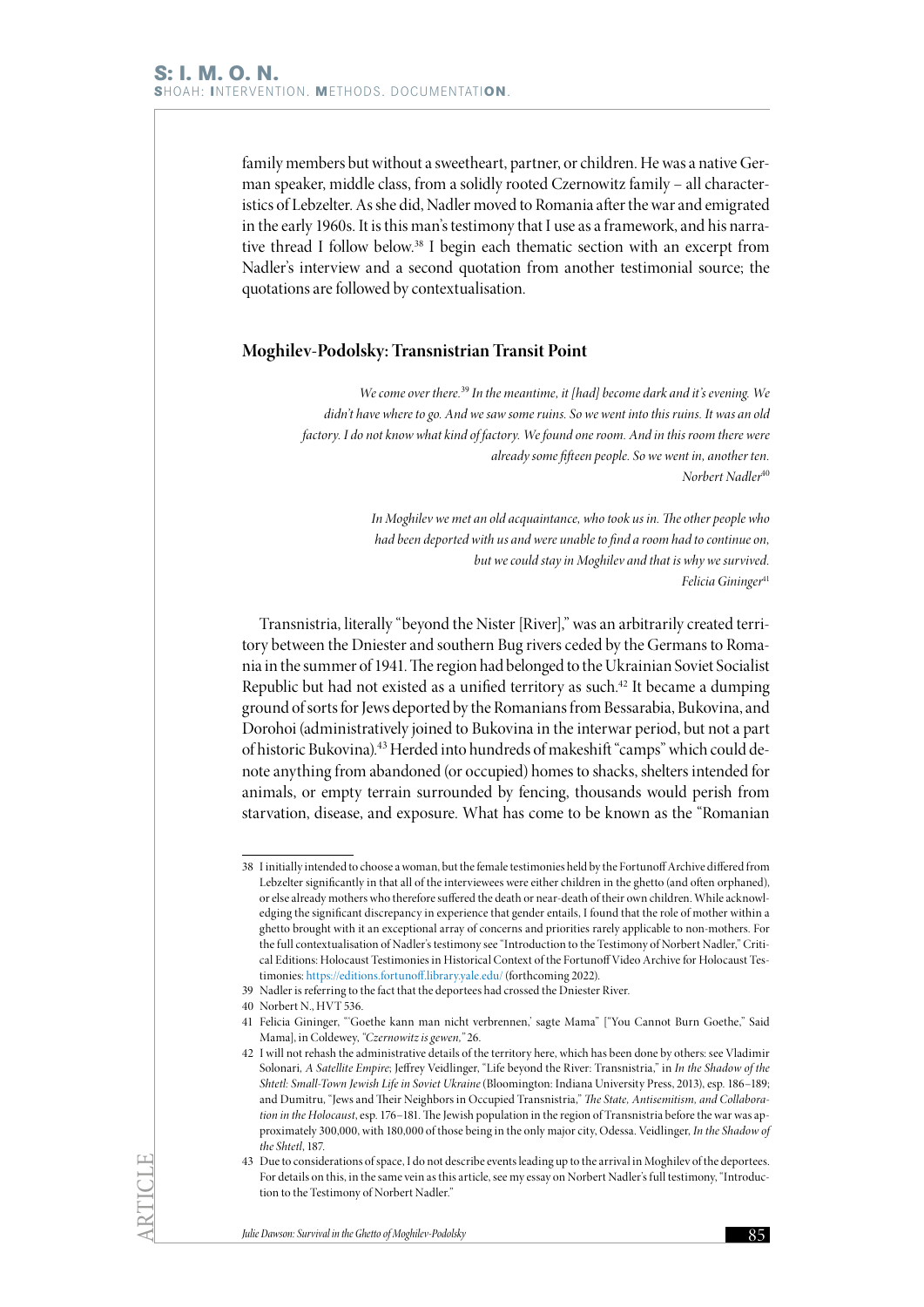Holocaust" or the "Transnistrian Holocaust" saw the deaths of between 250,000 and 300,000 Jews at the hands of the Romanian state.<sup>44</sup>

The town of Moghilev<sup>45</sup> was originally designated as a transit point for the Jewish deportees, but due to poor organisation and the sheer number of deportees, it came to harbour the largest ghetto in Transnistria. An estimated 50,000 to 60,000 deportees passed through or remained in the town between October 1941 and February 1942.46 Between 15,000 and 20,000 Jews were housed there at various points: during a 1943 census, 12,588 Jews were registered.<sup>47</sup>

Moghilev had seen battle and part of the city was destroyed. There had also been recent flooding. The ravaged town appeared as a sodden ruin, dank and crumbling: "Moghilev had been through a large flood. The houses were all wet, many were without windows and doors", recalled one survivor.<sup>48</sup> As Nadler describes in the quote above, the first order of business was to find a place to sleep. Initially the deportees could reside wherever they found shelter. Survivors describe sleeping in the ruins of barracks,<sup>49</sup> a gymnasium,<sup>50</sup> schools,<sup>51</sup> cellars,<sup>52</sup> a cinema,<sup>53</sup> and the town hall.<sup>54</sup>

Many of the deportees were – at first – unsure whether it was better to try to remain in the town or to continue eastwards. Several survivors describe leaving Moghilev deliberately, while others did all they could to evade further deportation.<sup>55</sup> Over the course of the war, if those deported east managed to escape, they frequently attempted to make their way back to Moghilev, seeking what many hoped would be

53 Ernest E., HVT 1499.

<sup>44</sup> That the deaths followed an antisemitic ideology of the "purification" of the state has been proven by scholars. For a concise overview of numbers, dates, and administrative orders, see Dennis Deletant, "Transnistria and the Romanian Solution to the 'Jewish Problem,'" in *The Shoah in Ukraine: History, Testimony, Memorialization*, eds. Wendy Lower and Ray Brandon (Bloomington: Indiana University Press, 2008), 156–189. The exact numbers of the dead are disputed and difficult to verify completely. I use the figures quoted by Deletant: he cites 147,000 deported Bukovinian and Bessarabian Jews, of which 90,000 perished and 57,000 survived. In addition, an estimated 130,000 to 170,000 local Ukrainian Jews were killed or died of starvation, disease, or exposure. Deletant, "Transnistria," in *Shoah in Ukraine*, 157, fns. 4 and 5. The numbers for Transnistria in general are also complex. Hilberg's figures differ somewhat: he estimates that, of the 160,000 deportees from Bukovina and Bessarabia, approximately 51,000 were alive (so 109,000 had died) in September 1943. Raul Hilberg, *The Destruction of the European Jews* (New Haven: Yale University Press, 2003), 2:847–848. Regardless of the precise figures, experts generally agree that more or less one-third of the deportees survived.

<sup>45</sup> In Ukrainian it is called "Mohyliv-Podilskyi," and in Romanian "Moghilău." The town is most frequently referred to as "Moghilev" by survivors, and I follow this usage. Please note that this should not be confused with the Belarusian town of Mogilev.

<sup>46</sup> Of the pre-war population of almost 9,000, between 3,000 and 4,000 remained in the town during the war. Coldewey, *Zwischen Pruth und Jordan*, 56–57; "Mogilev-Podolskiy," *Yad Vashem Encyclopedia*, 493; "Moghilev-Podolsk," *USHMM Encyclopedia*, 715. In 1939, the Jewish population was 8,703, or forty per cent of the total population. Yehuda Slutsky and Shmuel Spector, "Mogilev-Podolski," *Encyclopaedia Judaica*, 2nd ed., eds. Michael Berenbaum and Fred Skolnik (Detroit: Macmillan Reference USA, 2007), 14:418.

<sup>47</sup> Due to continual deaths, new arrivals, and regular deportations further east, population numbers were in constant flux, though numbers appeared to have hovered around 15,000 for most of the war. "Mogilev-Podolskiy," *Yad Vashem Encyclopedia*, 493, and "Moghilev-Podolsk," *USHMM Encyclopedia*, 715.

<sup>48</sup> Coldewey et al., *Zwischen Pruth und Jordan*, 57.

<sup>49</sup> Jewgenija Finkel and Markus Winkler, eds., *Juden aus Czernowitz: Ghetto, Deportation, Vernichtung 1941– 1944: Überlebende berichten* [Jews from Czernowitz: Ghetto, Deportation, Destruction 1941–1944: Survivors Narrate], trans. by Kateryna Stetsevych (Konstanz: Hartung-Gorre, 2004), 42; Yosef Govrin, *In the Shadow of Destruction: Recollections of Transnistria and Illegal Immigration to Eretz Israel 1941–1947* (Portland: Vallentine Mitchell, 2007), 39.

<sup>50</sup> Coldewey et al., *"Czernowitz is gewen,"* 61.

<sup>51</sup> Edgar H., HVT 3726.

<sup>52</sup> Coldewey et al. (eds.), *"Czernowitz is gewen,"* 25.

<sup>54</sup> Warzmann in Coldewey et al*., Zwischen Pruth und Jordan*, 59.

<sup>55</sup> Miriam Korber records that, remarkably, her family paid Germans to transport them on trucks farther east, see Korber, *Deportiert,* 58–59. In contrast, Yosef Govrin describes simply stepping out of the convoy line, together with his mother and aunts, and slipping into a nearby carpentry shop, in order to remain. Govrin, *In the Shadow of Destruction,* 40. See also Coldewey et al., *Zwischen Pruth und Jordan*, 57-58.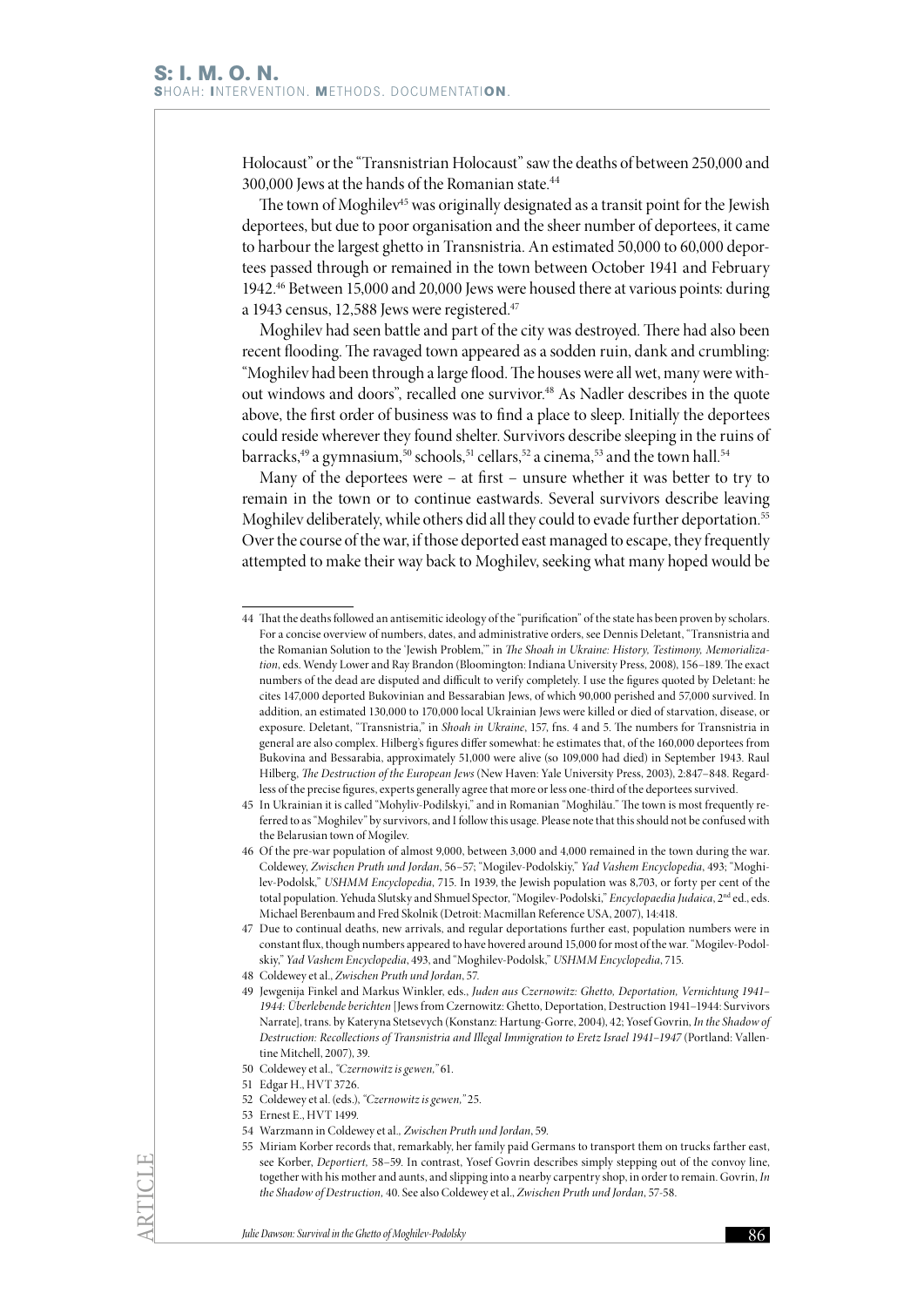a degree of anonymity – and thus security – amongst a larger population.56 Nadler, who was deported from Czernowitz together with his parents and siblings, determined to stay. The group quickly recognised the priorities for survival: shelter and employment, which should, in turn, ensure food.

## **Work and Social Status**

*So my brother-in-law had the first idea, say, OK, I can do any work you want. So there was a tool and die factory. [He] said, yeah, I worked always in tool and die. So he went over there. Start[ed] working in tool and die, start[ed] learning. The factory was – was managed by Jews, Jewish engineers from Romania, already which was over there. And they were trying to teach you. You get at least a meal a day. And the meal was so big that you can take a little bit home for – to have another half meal at home. And he has the authority [authorization] to stay because he was working. Norbert Nadler*<sup>57</sup>

> *I thought with the time, I could give lessons for which I could get a few potatoes or a few marks and maybe even a little room. Lydia Harnik*<sup>58</sup>

Nadler's brother-in-law probably worked at what is known as "Jägendorf's foundry" (*turnatoria* in Romanian). Siegfried Jägendorf was an engineer, originally from the southern Bukovinian town of Radautz, who was selected as a leader within the ghetto, with connections to the Romanian authorities.<sup>59</sup> He immediately set to work convincing the authorities of the need for the foundry to be repaired and secured workers for the undertaking. Precise numbers of those saved through the foundry are hard to come by. Lists of personnel from 1943 and 1944 include around six hundred workers, but because of the benefits of employment in the factory – both official in the form of residence permits and unofficial in terms of food, and the implications thereof extending to family members – the number of people who survived due to the enterprise was certainly many times higher than the number of those with permits alone.<sup>60</sup> Furthermore, there is some indication that there was even room for manoeuvre to "adopt" people onto employment permits.<sup>61</sup>

Jägendorf was not viewed positively by everyone and he remains a controversial figure, some seeing in him a dandy who worked to save first and foremost those closest to him and ensure himself material comforts, others seeing a man who fought to

<sup>56</sup> One woman, a girl at the time, escaped from multiple Transnistrian death camps further east and returned each time to Moghilev. Initially she went to her aunt, and then to a Ukrainian woman outside the ghetto who cared for her. Leah K., HVT 4166.

<sup>57</sup> Norbert N., HVT 536.

<sup>58</sup> Lydia Harnik, "Man liebte weiterhin Österreich" ["One Continued to Love Austria"], in Coldewey et al., *"Czernowitz is gewen*,*"* 41.

<sup>59</sup> I discuss community leaders later in the article. For Jagendorf 's own account of the ghetto experience, see Jagendorf, *Jagendorf 's Foundry*.

<sup>60</sup> The list from 1944 includes the number (and names) of dependents alongside the workers, often listing four to six dependents and several times up to seven. Yad Vashem Archives, Jerusalem, Archive of Siegfried Jaegendorf, President of the Jewish Coordinating Committee for the Deported Jews in Transnistria, 1941–1967, P. 9, "List of the Jewish laborers in the Turnatoria factory in Mogilev" (1944), and "List of the Jewish laborers in the Turnatoria factory in Mogilev" (1943).

<sup>61</sup> Govrin writes: "At a certain stage our names were added to those [of] one of the foundry's workers, an engineer by profession, and his family. This afforded us some protection, but we did not rely on it too much." Govrin, *In the Shadow of Destruction,* 46.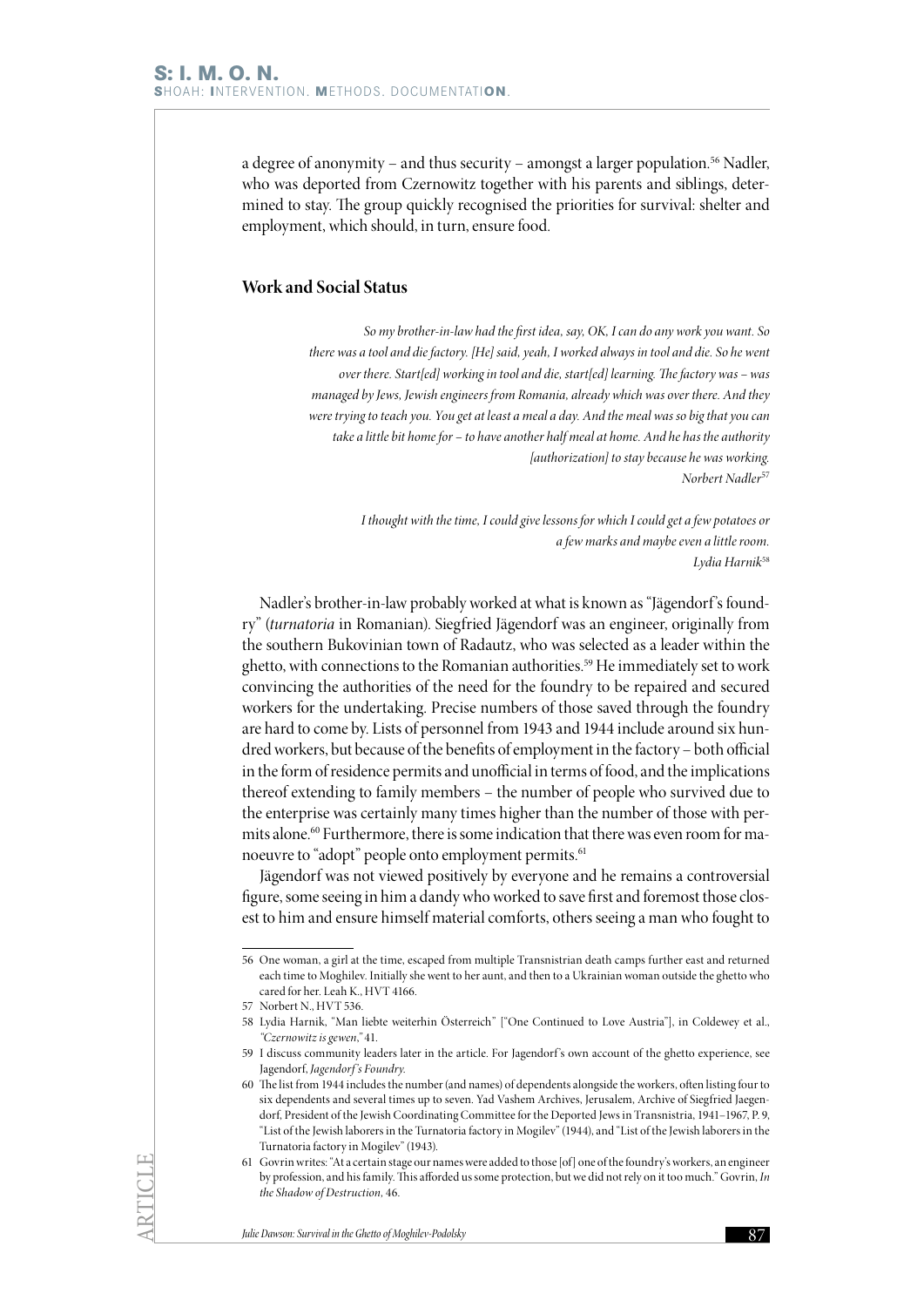save as many lives as possible under harrowing conditions.<sup>62</sup> It remains undisputed that many lives were indeed saved as a result of the foundry's operation. Nevertheless, even if one assumes that the foundry saved between four to five times above the number of six hundred official workers, this amounts to between two thousand and three thousand lives. In a ghetto of around fifteen thousand people, this is a significant fraction of the population, yet hardly a majority. Moreover, those employed were more likely to be educated, technically trained, or with personal connections to the well-off leadership, that is, they were already of the privileged class. What of the less fortunate? Indeed, as Nadler's and other testimonies reveal, there was stark social stratification within the ghetto.<sup>63</sup> Nadler explains: "[...] the Jews have just right [a] way been divided. The Jews from the occupied territory, from – from Moghilev, they were the worst. The Jews from Bessarabia, they were the second worst. And we, from the Bukovina, which came in, we were considered a little bit better."

In an article on ghetto leadership, Gali Mir-Tibon discusses this hierarchy at length.64 The divisions fell primarily along the lines of national borders. Those Jews who were living in the Soviet Union at the time of the Romanian occupation (i.e. those from Moghilev) were thus at the bottom. Above them were those from Bessarabia and northern Bukovina, who had lived for one year under the Soviet regime. At the top were those Jews from southern Bukovina and Dorohoi who had, since 1918, lived within the Romanian state. Those who had had greater affiliation with the Soviets were suspected by the authorities of espionage, while those from southern Bukovina and Dorohoi were considered the "most" Romanian. Socioeconomic status – which both resulted from and mirrored these shifting national boundaries – also played a role. Those who had never experienced life under communism arrived better off financially, with both valuables and cash, thus they were in a position to offer attractive bribes. Those from Moghilev, who had survived fighting, occupation, and *Einsatztruppen*, had nothing left with which to barter; probably they had little of value in the first place, having been part of the Soviet state already for twenty years.<sup>65</sup> Those from Bessarabia and northern Bukovina also arrived with few possessions, having already been dispossessed and made frail through marches by foot over the summer and early fall.<sup>66</sup> Czernowitzers, in contrast, though from northern Bukovina, generally arrived by train and with certain possessions intact. A significant portion was, moreover, of the educated, middle class and brought with them small valu-

<sup>62</sup> In addition to his memoir, see also the collection at Yad Vashem: Archive of Siegfried Jaegendorf, President of the Jewish Coordinating Committee for the Deported Jews in Transnistria, 1941–1967, P. 9. The author, Edgar Hilsenrath, also found work in Jägendorf's foundry. Edgar H., HVT 3726. Hilsenrath's name appears on the lists in Yad Vashem. He wrote a more than six-hundred-page tome, *Nacht* [Night], about the lives of the most impoverished in the Moghilev ghetto. Edgar Hilsenrath, *Nacht* (Zurich: Kinder, 1964).

<sup>63</sup> Social stratification in Transnistrian ghettos is examined in several articles. See especially Ofer, *Life in the Ghettos*, 261–269.

<sup>64</sup> Gali Mir-Tibon, "Am I My Brother's Keeper?," 127–146, esp. 137.

<sup>65</sup> For an account of the fate of those Jews who were the original residents of the region of Transnistria, see Veidlinger, *In the Shadow of the Shtetl*, 186–231. Some of their fates overlapped with the deportees from Bukovina. For testimonies from the Soviet Jews of Transnistria, see also Boris Zabarko, *"Nur wir haben überlebt": Holocaust in der Ukraine: Zeugnisse und Dokumente* (Weilerswist-Metternich Dittrich, 2016).

<sup>66</sup> The Romanians began deportations from Bessarabia in the summer of 1941, often shuttling hundreds of people back and forth between the Prut and Dniester rivers. Many thousands died of starvation, exposure, and disease. Those that survived were eventually brought to Moghilev for further transport east; some remained. There are conflicting accounts of the arrival of those from northern Bukovinian villages: some arrived in the summer having undergone the same experience as the Bessarabians of marching on foot from place to place, while others seem to have been deported from Czernowitz shortly before (or with?) the Czernowitzers. Unfortunately, there are no precise studies about the deportees from northern Bukovinian towns; accounts are instead conflicting. This confusion only demonstrates how much work is still to be done to understand even basic details about the Romanian Holocaust.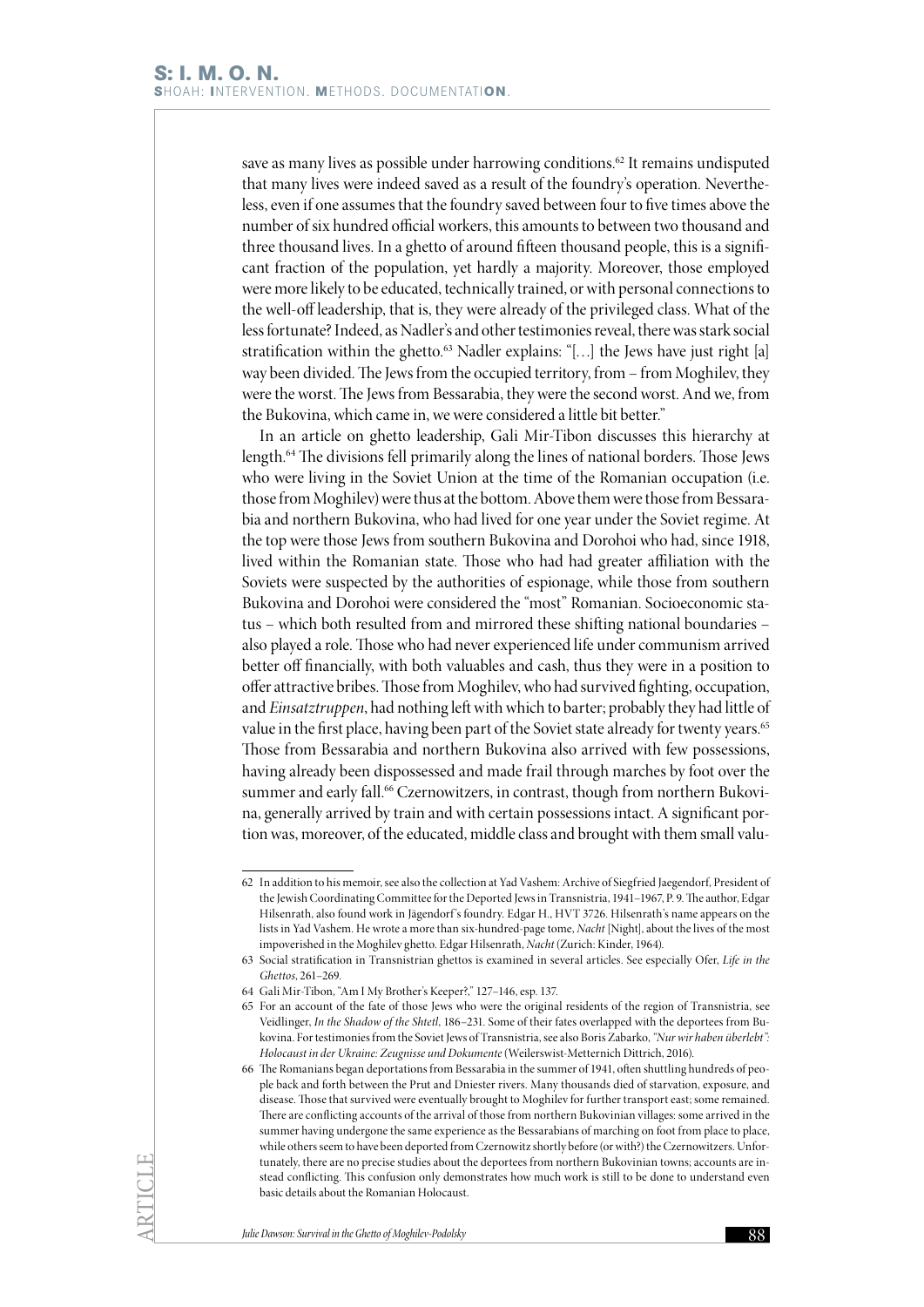ables, such as jewellery. The original Jewish residents of Moghilev did, however, have one point in their favour – shelter. Without shelter, one was not only exposed to the elements but was also in grave danger of being rounded up in the regular "raids" and sent further east.

## **Disease and Starvation**

*Now the first winter you got the typhus. […] And I would say between the hunger and the typhus, probably half of the population was exterminated. You were going out in the morning. It was cold. It was bitter cold. We didn't have anything [with which] to heat. We were seeing dead people on the street, in sitting position, in lying position, in closed position. And people were going, taking them out on the – getting them to the cemeteries. They couldn't even dig graves at that time, so they just covered them up with snow. Norbert Nadler*<sup>67</sup>

> *I came to Moghilev and will not forget the scenes of the people who were killed. They were sitting in front of their houses, mothers holding children, sitting, and they were all dead. Death became part of my life. Leah K.*<sup>68</sup>

When Nadler first arrived in the autumn of 1941, Jews could and did live throughout the ruined city. A closed ghetto was only established in the summer of 1942, when the Jewish deportees were forced to live in established and restricted areas, cordoned off with barbed wire.<sup>69</sup> With the closing of the ghetto, the already straitened conditions became even more dire. As Nadler recalled: "so we were standing in the ghetto and they're not letting you out, but not letting in anything in the ghetto – no food, no clothing, nothing. So people – it was not – it was not an extermination camp. It was a starvation camp."70

Death by disease or starvation went hand in hand and the true cause of death was often indistinguishable.71 Epidemic typhus (*Flecktyphus*) was rampant during the first winter of 1941 to 1942, killing thousands.<sup>72</sup> Corpses littered the streets of the town:

<sup>67</sup> Norbert N., HVT 536.

<sup>68</sup> Leah K., HVT 4166.

<sup>69</sup> Mir-Tibon, "Am I My Brother's Keeper?," 131. Despite the fact that technically the "ghetto" was only established partway through the war, I use the term "Moghilev ghetto" throughout the present work both for simplicity's sake and because it is not clear to which degree the majority of the deportees palpably distinguished the administrative change. For most of the deportees, who were dreadfully impoverished, the entire period upon arrival until liberation was experienced as a period of ruthless restrictions regarding residence, whether due to a lack of funds, the ravaged state of existing shelters, or official sanctions. For more on the establishment of official ghettos, see Mir-Tibon, "Am I My Brother's Keeper?," 129–130. The entry in the *Yad Vashem Encyclopaedia* states that, when the ghetto was officially established in 1942, the Jews were made to build a wall from rubble around the borders, topping this with barbed wire. "Mogilev-Podolskiy," *Yad Vashem Encyclopedia*, 495. Lebzelter also refers to the walls in an emotionally laden declaration regarding the ghetto's liberation: "We lived to see it. I stood on a low rise and saw the Soviet tanks run down the camp walls shutting us in, we were free, now there were no more boundaries between Jew and Christian, between man and man." Due to the almost propagandistic tropes she employed, I have sometimes questioned the accuracy of her description. LBI, Blanca Lebzelter Collection, AR 25437, Box 1, Folder 1, "Mein Bruder [My Brother]" (1955).

<sup>70</sup> Norbert N., HVT 536.

<sup>71</sup> Hilsenrath makes this wry point in the conclusion of his book, *Nacht*, when the main character is assumed to have died of typhus, but in fact dies of starvation after he is robbed of food by an acquaintance. Hilsenrath, *Nacht*.

<sup>72</sup> On the typhus epidemic in Moghilev, see Ancel, *Transnistria*, 1:357–362. Ancel writes that, in April 1942, there were 4,451 cases, with 28 per cent of the ill succumbing to death. Ancel, *Transistria*, 1:360. Hirt-Manheimer writes that approximately 7,000 Jews were infected in Moghilev, of whom half survived (source not cited). Hirt-Manheimer, *Jagendorf 's Foundry*, 57. The true number may lie somewhere in between these two figures.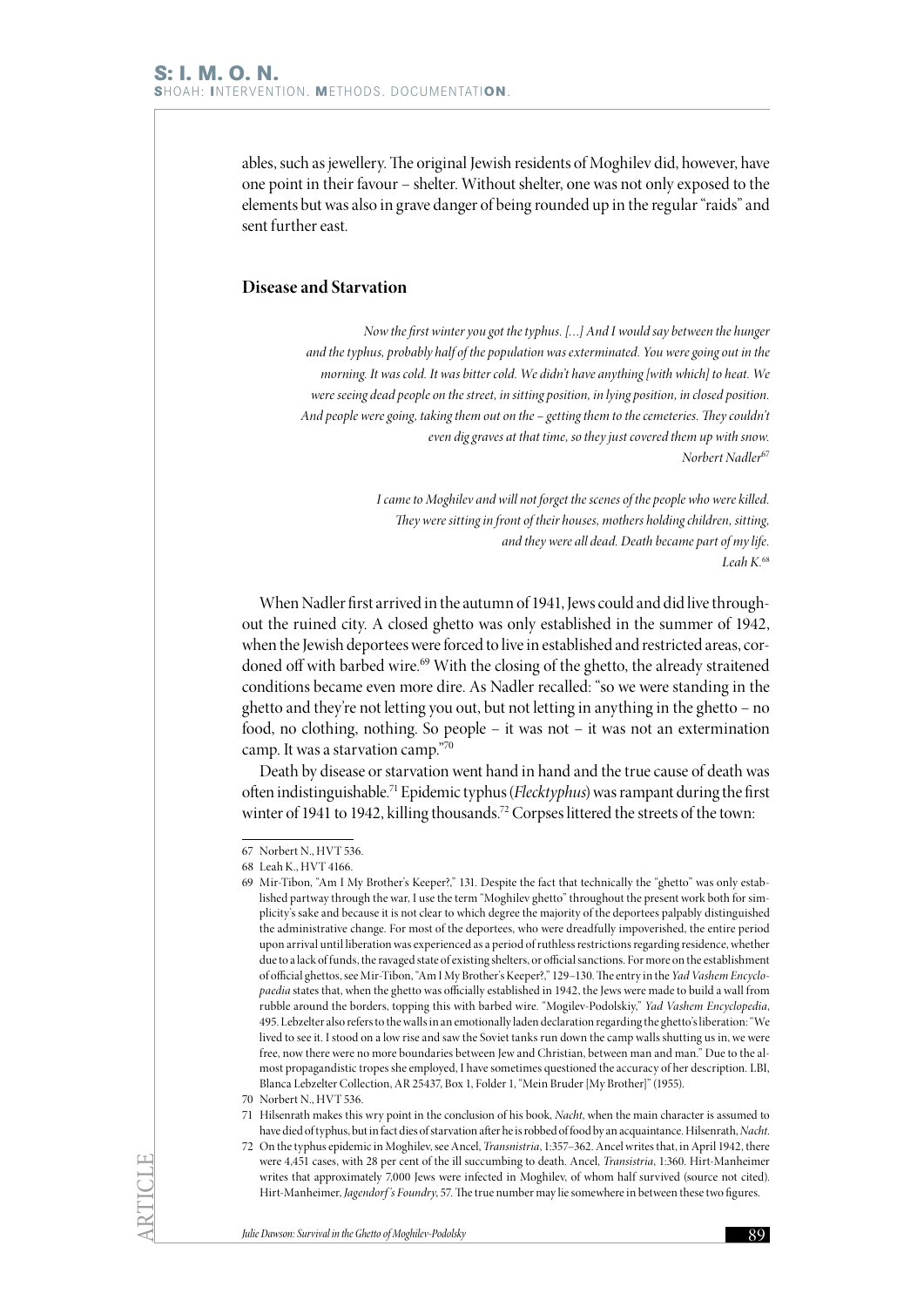Even more horrible was to move around in the streets in the mornings. Corpses were taken out of the houses and dumped on carriages. […] Even when the death toll from typhus abated, the number of the dying did not decline, since many succumbed to other infectious diseases or starvation. This meant that the terrifying scene of wagons collecting the dead continued almost the whole time we were in the Moghilev ghetto.<sup>73</sup>

Typhus is spread by lice and thus outbreaks occur under squalid living conditions, such as were unavoidable among the deportees of Transnistria. The disease runs its course in approximately two weeks, but thousands did not survive what was referred to as the "crisis", occurring around day twelve or thirteen. Those who did survive and who had the good fortune to have access to regular food were confronted with the constant danger of being further deported to sites of greater lethality.

## **Raids and the Privilege of Connections**

*And this bureau of evidence*<sup>74</sup>*was supposed to give the lists. So they [i.e. the Romanians] weren't coming to take you out. It was the dirty work of the Jews who have to bring up the people to be transported to – to the places. So I had this friend at the bureau of evidence. And he knew a day or two before when such an action is going to come. And he knew more or less which places are going to be involved. So this was the reason how we survived this fall of '42. Norbert Nadler*<sup>75</sup>

> *I remembered that in Czernowitz a man worked, whom we named "Hitzel," and he patrolled the streets with his cart to catch dogs. It was exactly like this now, in the streets of the Moghilev ghetto. Emil Wenkert*<sup>76</sup>

The Jewish committee of Moghilev understood that survival depended on the deportees being made useful, even indispensable, and correspondingly created as many jobs as possible.77 However, the leaders were also taxed with peopling lists for deportations further east: some of those deported went to work camps, some to socalled "death camps".78 The Jewish police, referred to by most survivors with fear and disgust, were charged with rounding up the deportees. Being caught and put on one of these trains was generally understood as a death sentence.

<sup>73</sup> Govrin, *In the Shadow of Destruction*, 43.

<sup>74</sup> Nadler's reference to a "bureau of evidence" is a direct translation of the Romanian *birou de evidența,* indicating a generic registration office which would keep track of people's places of residence and deal with identity cards or papers.

<sup>75</sup> Norbert N., HVT 536.

<sup>76</sup> Wenkert, *Czernowitzer Schicksale*, 24.

<sup>77</sup> The committee was formed by order of the vice prefect of the Moghilev district on 18 November 1941. Most members were Jewish and the membership changed often. See Coldewey et al., *Zwischen Pruth und Jordan*, 71–72. For a detailed analysis of the actions of the leadership of the ghetto, see Mir-Tibon, "Am I My Brother's Keeper?" Mir-Tibon designates this as "rescue-through-work, which essentially meant providing a flexible Jewish workforce, appropriately trained, with almost no demands in terms of remuneration, thereby presenting itself as valuable to the Romanian authorities and worth maintaining." Mir-Tibon, "Am I My Brother's Keeper?," 133–134.

<sup>78</sup> Pecioara was designated as "lagărul morții", the death camp, by the Romanians. Pecioara, *USHMM Encyclopaedia of Camps and Ghettos*, 3:742.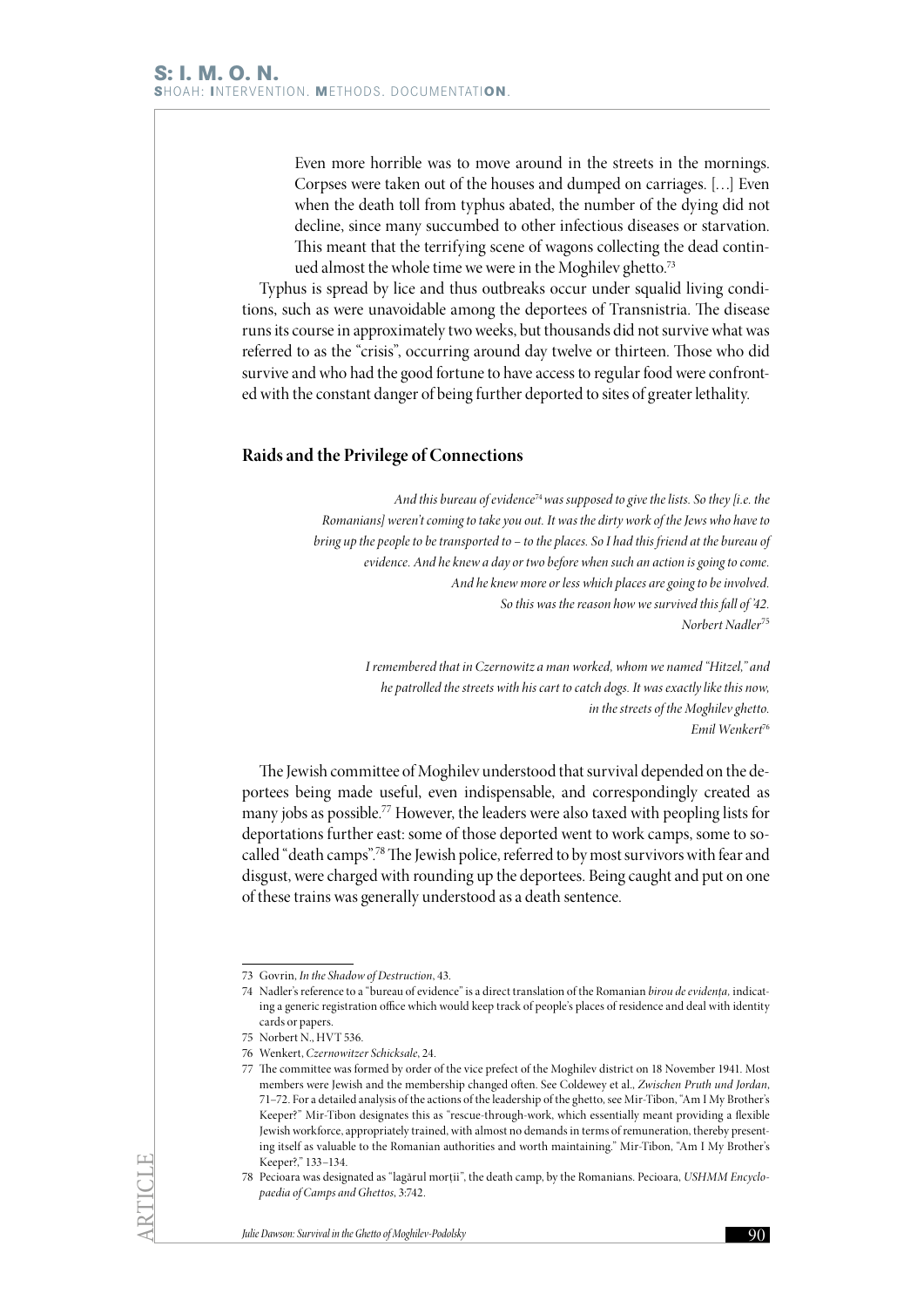Two different sorts of deportations from Moghilev took place in 1942. First, the Romanian authorities were worried that the typhus epidemic would spread to populations outside the ghettos, especially to the soldiers. To curb the overcrowding and unhygienic living conditions contributing to the epidemic, in the summer of 1942 a command was issued to send four thousand Jews from Moghilev to Scazineți and three thousand to Pecioara. At these sites, the population was essentially cordoned off and left to die.79 Second, Jews were sent as forced labourers for the Nazi-run "Organisation Todt," which used slave labourers to construct roads and bridges. There was little prospect of returning from forced labour for the Nazis.

Survival was guaranteed to none, but as Nadler indicated in the quotation above referencing the acquaintance at the registration office, those with connections, whether familial or otherwise, had better chances. Yosef Govrin recalls the hierarchy of survival:

Three main problems faced us. First, vigilance – we had to remain constantly alert to avoid being caught and deported further eastwards. Second, basic existence – how could we make a living? The reservoir of our belongings was almost dried up. What would we do when there was nothing more to sell? And third, integration – how to become part of the daily life that had been organised in the ghetto?<sup>80</sup>

The narratives accessible to us today are, by nature, almost exclusively those of the relatively privileged, who inhabited rungs higher up the hierarchical ladder. Those who survived did so primarily because they were through some means able to procure work, food, and shelter. In his interview, author Edgar Hilsenrath states explicitly that his experience was privileged, <sup>81</sup> while Nadler acknowledged as much in the following exchange:

David Terman [interviewer]: Why do you think you survived and the others did not?

Norbert N.: Because we were working. We were working. And not only we were working, we were working in the right places.<sup>82</sup>

In linking their survival to their employment, both men nod to the elevated position of workers in the ghetto hierarchy. Securing work was vital, but hardly possible for all. Published studies about or by former leaders of the ghetto describe the leadership committee as arranging work for thousands of deportees, but Nadler's account suggests a more nuanced reality, in which great responsibility lay on the individual to procure work. Hilsenrath's novel, *Night*, which describes in harrowing detail the lives and deaths of those clinging to the lowest rungs of the ghetto, is entirely void of leadership figures: the impoverished characters seek work, housing, and sustenance on their own; despite herculean efforts, they often fail.<sup>83</sup>

An interview with one woman, an orphan, and thus representative of one of the few narratives accessible today of the least privileged, described the brutal reality for

<sup>79</sup> Mir-Tibon, *Brother's Keeper*, 134, and Coldewey et al., *Zwischen Pruth und Jordan,* 65–58. According to the *USHMM Encyclopaedia*, approximately four thousand Jews perished in Pecioara, and 350 were liberated in the spring of 1944. "Pecioara," *USHMM Encyclopaedia of Camps and Ghettos* 3, 742–743. Death numbers for Scazineți are less clear, but 1,500 were alive when the camp was dissolved in September 1942. "Scazineți," *USHMM Encyclopaedia of Camps and Ghettos* 3, 756–757.

<sup>80</sup> Govrin, *In the Shadow of Destruction,* 44.

<sup>81</sup> Edgar H., HVT 3726.

<sup>82</sup> Norbert N., HVT 536.

<sup>83</sup> I believe the novel *Night,* with its six hundred pages and rich social detail, represents a unique source on ghetto life in Moghilev. In his own oral history interview, Hilsenrath states that "*Night* is the ghetto of Moghilev-Podolsky, but I used a fictional name." However, due to methodological considerations regarding the incorporation of literary works into this historical analysis, I refer to it here rarely.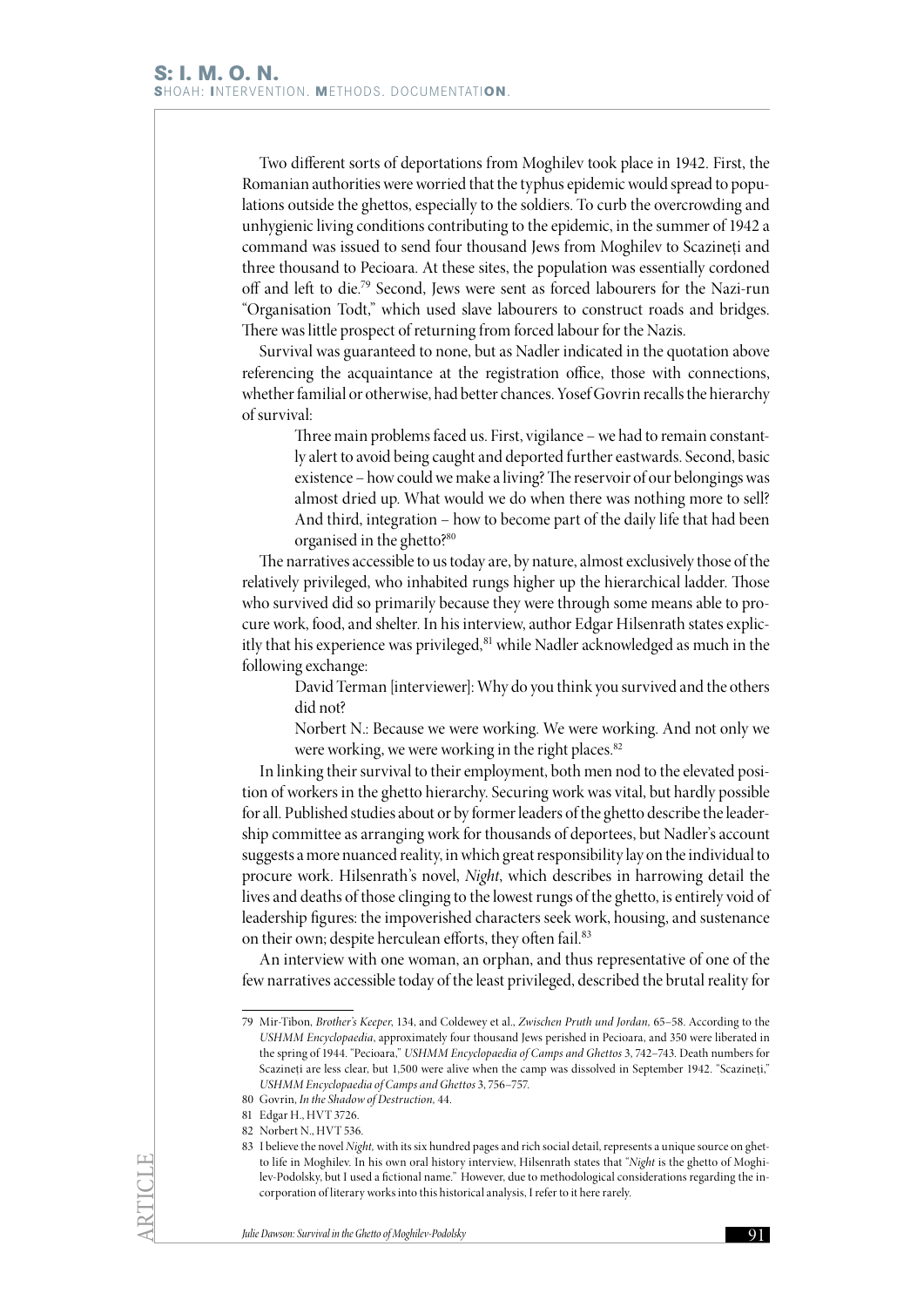a child lacking all protection. The woman recollected her attempts to procure assistance from the official orphanage: "I know that money was sent but I never got any help from the *Judenrat*. Every time I went for a garment, a shoe, [they said] 'we don't have, we don't have.'" For a time, she slept at the orphanage, which she described as "hell". Then she, along with some others, heard that children from the orphanage were being put on the deportation lists and they fled, taking shelter in "a bombed-out house" and sleeping "on rags, branches, like the birds". Later, after a Ukrainian woman had taken her in and was housing her outside the ghetto, she was caught by two of the Jewish police: "The minute they heard me speak (Romanian), they kidnapped me, pulled me into the ghetto, put me on a death train to Pecioara. They let out someone else. That person gave them a package of cigarettes. That was what my life was worth."84

As the example above demonstrates, while the relative security afforded by regular employment and personal connections was an unheard of luxury for the majority of those in the ghetto, family, too, was an irreplaceable force. Nadler also survived because he was with family members who protected and provided for one another. In a world in which morality stood on end, family members represented the last and final bastion of protection. In a statement exemplifying the tight web of work, sustenance, and familial support, Nadler explains:

> "[My father received] at least one meal a day. And this was very much. This was very much. And I remember, I didn't touch a meal at home because I ate outside. My brother-in-law didn't touch a meal at home because he – my late father didn't touch a meal at home because he ate with the peasants. So whatever came in home was for the rest of the family."85

## **Conclusion**

In my work, I believe that tracing the lives and experiences – in however fragmented a form – of those who were of little consequence to the authorities is a crucial task. These voices, however, are challenging to find, as many left little or no historical mark; by default they are often grouped together as anonymous masses in historical studies. By focusing a lens on the voice of one person, however, we can access individual experience. Zalc and Bruttmann describe how "reducing the level of analysis increases knowledge, because smaller spaces can better elucidate the complexities of decision-making, help reestablish the 'space of the possible,' show how reality was experienced at the individual level, and ultimately provide more compelling insights into the events that contemporaries faced in their day-to-day lives."86 In Nadler's life, his ability and initiative to secure regular work proved crucial, as did the personal connection within the Jewish ghetto administration which enabled him and his family to evade further deportations. The existence of multiple family members, many of whom were able to procure at least limited daily meals, facilitated the survival of the women, who were less likely to obtain work in the factories or as hard labourers and were consequently more likely to be viewed by the Jewish committee as "non-productive" and convenient for deportation.<sup>87</sup>

<sup>84</sup> Leah K., HVT 4166.

<sup>85</sup> Norbert N., HVT 536.

<sup>86</sup> Zalc and Bruttmann, "Toward a Microhistory," 3.

<sup>87</sup> Mir-Tibon specifies that in particular single mothers and their children were selected for deportation due to this reasoning. Mir-Tibon, "Brother's Keeper," 136. Mir-Tibon chose a fictional framework in which to reflect